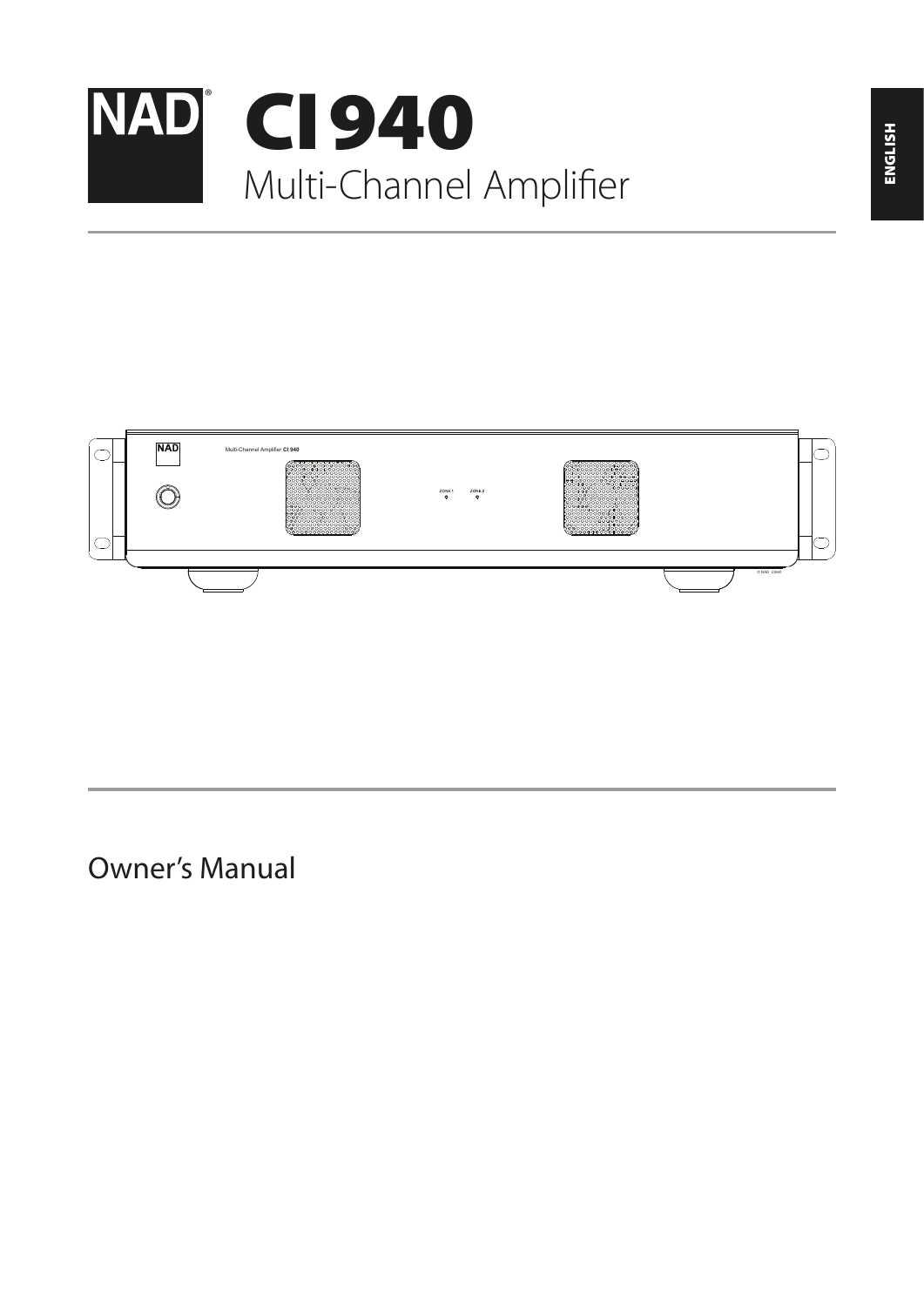#### **SAVE THESE INSTRUCTIONS FOR LATER USE. FOLLOW ALL WARNINGS AND INSTRUCTIONS MARKED ON THE AUDIO EQUIPMENT.**

- **1 Read instructions**  All the safety and operating instructions should be read before the product is operated.
- **2 Retain instructions**  The safety and operating instructions should be retained for future reference.
- **3 Heed Warnings**  All warnings on the product and in the operating instructions should be adhered to.
- **4 Follow Instructions**  All operating and use instructions should be followed.
- **5 Cleaning** Unplug this product from the wall outlet before cleaning. Do not use liquid cleaners or aerosol cleaners. Use a damp cloth for cleaning.
- **6 Attachments**  Do not use attachments not recommended by the product manufacturer as they may cause hazards.
- **7 Water and Moisture**  Do not use this product near water-for example, near a bath tub, wash bowl, kitchen sink, or laundry tub; in a wet basement; or near a swimming pool; and the like.
- **8 Accessories**  Do not place this product on an unstable cart, stand, tripod, bracket, or table. The product may fall, causing serious injury to a child or adult, and serious damage to the product. Use only with a cart, stand, tripod, bracket, or table recommended by the manufacturer, or sold with the product. Any mounting of the product should follow the manufacturer's instructions, and should use a mounting accessory recommended by the manufacturer.



**9** A product and cart combination should be moved with care. Quick stops, excessive force, and uneven surfaces may cause the product and cart combination to overturn.

- **10 Ventilation**  Slots and openings in the cabinet are provided for ventilation and to ensure reliable operation of the product and to protect it from overheating, and these openings must not be blocked or covered. The openings should never be blocked by placing the product on a bed, sofa, rug, or other similar surface. This product should not be placed in a built-in installation such as a bookcase or rack unless proper ventilation is provided or the manufacturer's instructions have been adhered to.
- **11 Power Sources**  This product should be operated only from the type of power source indicated on the marking label. If you are not sure of the type of power supply to your home, consult your product dealer or local power company.

The primary method of isolating the amplifier from the mains supply is to disconnect the mains plug. Ensure that the mains plug remains accessible at all times. Unplug the AC power cord from the AC outlet if the unit will not be used for several months or more.

- 12 **Grounding or Polarization** This product may be equipped with a polarized alternating-current line plug (a plug having one blade wider than the other). This plug will fit into the power outlet only one way. This is a safety feature. If you are unable to insert the plug fully into the outlet, try reversing the plug. If the plug should still fail to fit, contact your electrician to replace your obsolete outlet. Do not defeat the safety purpose of the polarized plug.
- **13 Power**  Cord Protection Power-supply cords should be routed so that they are not likely to be walked on or pinched by items placed upon or against them, paying particular attention to cords at plugs, convenience receptacles, and the point where they exit from the product.

**14 Outdoor Antenna Grounding** - If an outside antenna or cable system is connected to the product, be sure the antenna or cable system is grounded so as to provide some protection against voltage surges and built-up static charges. Article 810 of the National Electrical Code, ANSI/NFPA 70, provides information with regard to proper grounding of the mast and supporting structure, grounding of the lead-in wire to an antenna discharge unit, size of grounding conductors, location of antenna discharge unit, connection to grounding electrodes, and requirements for the grounding electrode.

#### **NOTE TO CATV SYSTEM INSTALLER**

This reminder is provided to call the CATV system installer's attention to Section 820-40 of the NEC which provides guidelines for proper grounding and, in particular, specifies that the cable ground shall be connected to the grounding system of the building, as close to the point of cable entry as practical.



- **15 Lightning**  For added protection for this product during a lightning storm, or when it is left unattended and unused for long periods of time, unplug it from the wall outlet and disconnect the antenna or cable system. This will prevent damage to the product due to lightning and power-line surges.
- **16 Power Lines**  An outside antenna system should not be located in the vicinity of overhead power lines or other electric light or power circuits, or where it can fall into such power lines or circuits. When installing an outside antenna system, extreme care should be taken to keep from touching such power lines or circuits as contact with them might be fatal
- **17 Overloading**  Do not overload wall outlets, extension cords, or integral convenience receptacles as this can result in a risk of fire or electric shock.
- 18 **Object and Liquid Entry** Never push objects of any kind into this product through openings as they may touch dangerous voltage points or short-out parts that could result in a fire or electric shock. Never spill liquid of any kind on the product.

**WARNING: THE APPARATUS SHOULD NOT BE EXPOSED TO DRIPPING OR SPLASHING, AND OBJECTS FILLED WITH LIQUIDS, SUCH AS VASES, SHOULD NOT BE PLACED ON THE APPARATUS. AS WITH ANY ELECTRONIC PRODUCTS, USE CARE NOT TO SPILL LIQUIDS INTO ANY PART OF THE SYSTEM. LIQUIDS CAN CAUSE A FAILURE AND/OR A FIRE HAZARD.**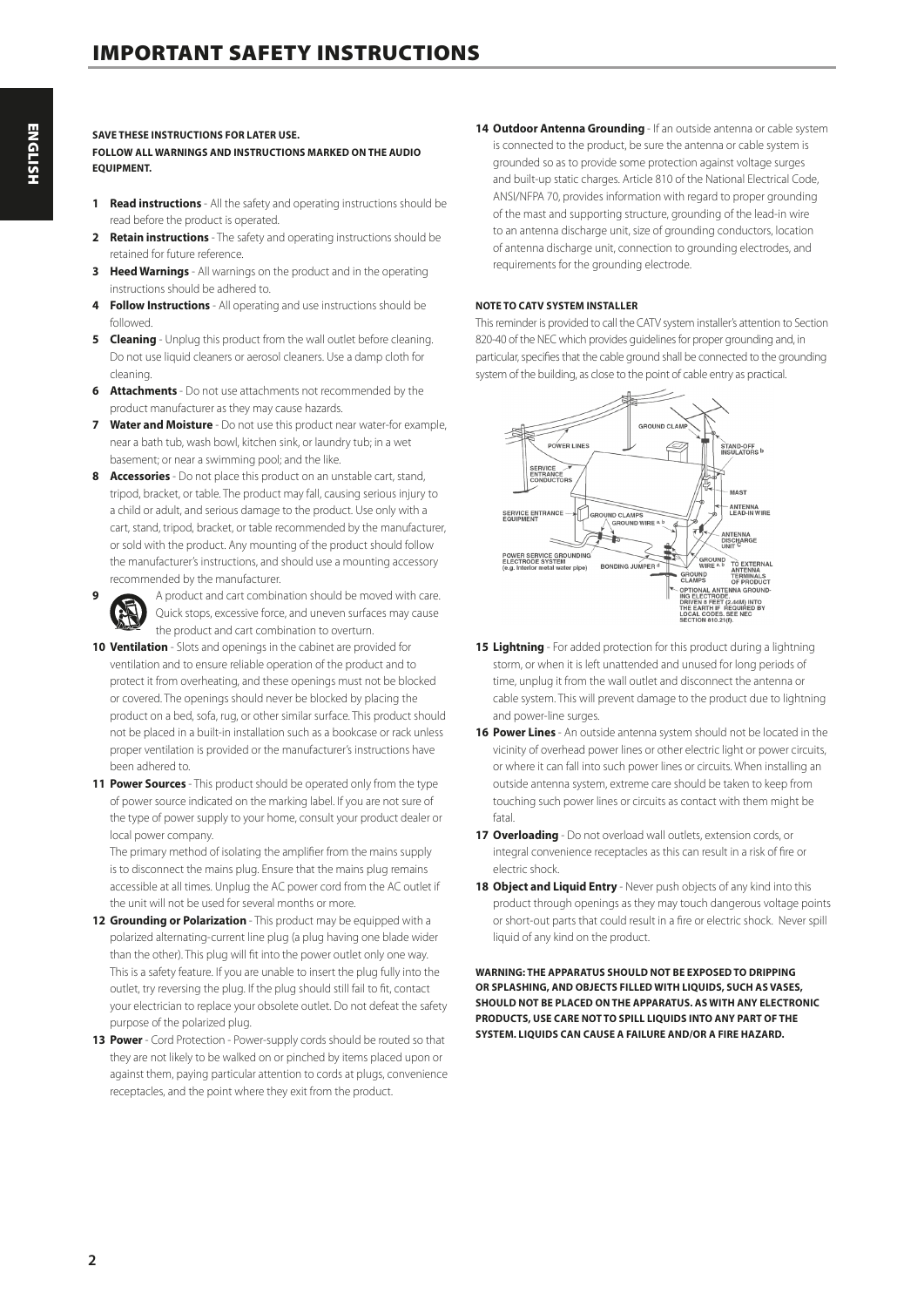# IMPORTANT SAFETY INSTRUCTIONS

- 19 **Damage Requiring Service** Unplug this product from the wall outlet and refer servicing to qualified service personnel under the following conditions:
	- **a)** When the power-supply cord or plug is damaged.
	- **b)** If liquid has been spilled, or objects have fallen into the product.
	- **c)** If the product has been exposed to rain or water.
	- **d)** If the product does not operate normally by following the operating instructions. Adjust only those controls that are covered by the operating instructions as an improper adjustment of other controls may result in damage and will often require extensive work by a qualified technician to restore the product to its normal operation.
	- **e)** If the product has been dropped or damaged in any way.
	- **f)** when the product exhibits a distinct change in performance-this indicates a need for service.
- **20 Replacement Parts**  When replacement parts are required, be sure the service technician has used replacement parts specified by the manufacturer or have the same characteristics as the original part. Unauthorized substitutions may result in fire, electric shock, or other hazards.
- **21 Safety Check**  Upon completion of any service or repairs to this product, ask the service technician to perform safety checks to determine that the product is in proper operating condition.
- **22 Wall or Ceiling Mounting**  The product should be mounted to a wall or ceiling only as recommended by the manufacturer.
- **23 Heat**  The product should be situated away from heat sources such as radiators, heat registers, stoves or other products (including amplifiers) that produce heat.

#### **WARNING**

TO REDUCE THE RISK OF FIRE OR ELECTRIC SHOCK, DO NOT EXPOSE THIS PRODUCT TO RAIN OR MOISTURE.

#### **CAUTION**

TO PREVENT ELECTRIC SHOCK, MATCH WIDE BLADE OF PLUG TO WIDE SLOT, FULLY INSERT.



THE LIGHTNING FLASH WITH ARROWHEAD SYMBOL, WITHIN AN EQUILATERAL TRIANGLE, IS INTENDED TO ALERT THE USER TO THE PRESENCE OF UNINSULATED "DANGEROUS VOLTAGE" WITHIN THE PRODUCT'S ENCLOSURE THAT MAYBE OF SUFFICIENT MAGNITUDE TO CONSTITUTE A RISK OF ELECTRIC SHOCK TO **PERSONS** 



THE EXCLAMATION POINT WITHIN AN EQUILATERAL TRIANGLE IS INTENDED TO ALERT THE USER TO THE PRESENCE OF IMPORTANT OPERATING AND MAINTENANCE (SERVICING) INSTRUCTIONS IN THE LITERATURE ACCOMPANYING THE APPLIANCE.



The equipment draws its nominal non-operational power from the AC outlet with its POWER switch at the ON position.

The socket-outlet shall be installed near the apparatus and shall be easily accessible.

#### **CAUTION**

Changes or modifications to this equipment not expressly approved by NAD Electronics for compliance could void the user's authority to operate this equipment.

#### **CAUTION REGARDING PLACEMENT**

To maintain proper ventilation, be sure to leave a space around the unit (from the largest outer dimensions including projections) that is equal to or greater than shown below.

Left and Right Panels: 10 cm Rear Panel: 10 cm Top Panel: 10 cm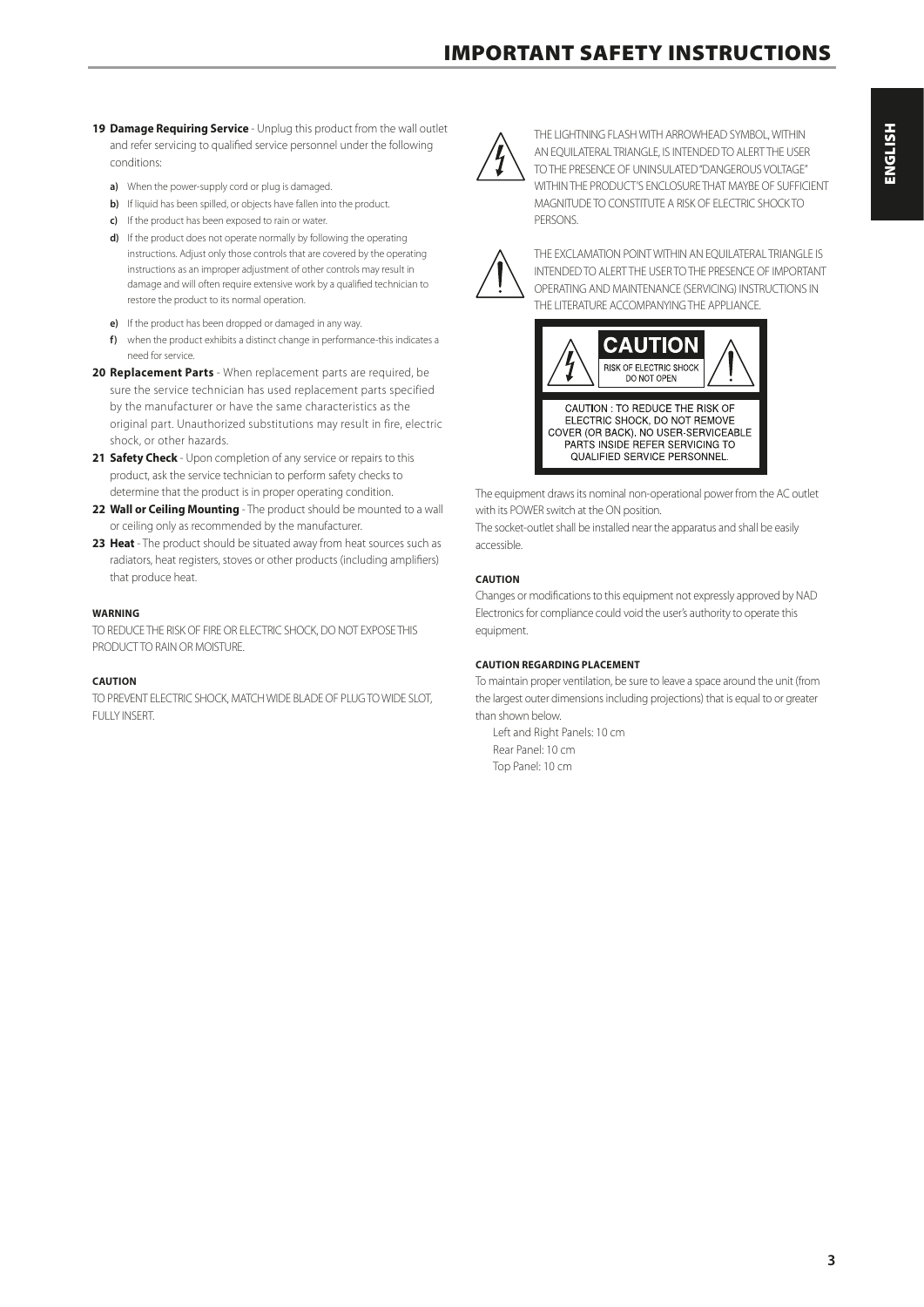#### **NOTES ON ENVIRONMENTAL PROTECTION**



At the end of its useful life, this product must not be disposed of with regular household waste but must be returned to a collection point for the recycling of electrical and electronic equipment. The symbol on the product, user's manual and packaging, point this out.

The materials can be reused in accordance with their markings. Through re-use, recycling of raw materials or other forms of recycling of old products, you are making an important contribution to the protection of our environment. Your local administrative office can advise you of the responsible waste disposal point.

#### **INFORMATION ABOUT COLLECTION AND DISPOSAL OF WASTE BATTERIES (DIRECTIVE 2006/66/EC OF THE EUROPEAN PARLIAMENT AND THE COUNCIL OF EUROPEAN UNION) (FOR EUROPEAN CUSTOMERS ONLY)**



Batteries bearing any of these symbols indicate that they should be treated as "separate collection" and not as municipal waste. It is encouraged that necessary measures are implemented to maximize the separate collection of waste batteries and to minimize the disposal of batteries as mixed municipal waste.

End-users are exhorted not to dispose waste batteries as unsorted municipal waste. In order to achieve

a high level of recycling waste batteries, discard waste batteries separately and properly through an accessible collection point in your vicinity. For more information about collection and recycling of waste batteries, please contact your local municipality, your waste disposal service or the point of sale where you purchased the items.

By ensuring compliance and conformance to proper disposal of waste batteries, potential hazardous effects on human health is prevented and the negative impact of batteries and waste batteries on the environment is minimized, thus contributing to the protection, preservation and quality improvement of the environment.

#### **RECORD YOUR MODEL NUMBER (NOW, WHILE YOU CAN SEE IT)**

The model and serial number of your new CI 940 are located on the back of the cabinet. For your future convenience, we suggest that you record these numbers here:

> Model no:. . Serial no.: . . . . . . . . . . . . . . . . . . . . . . . . . . . . . . . . . . . . . .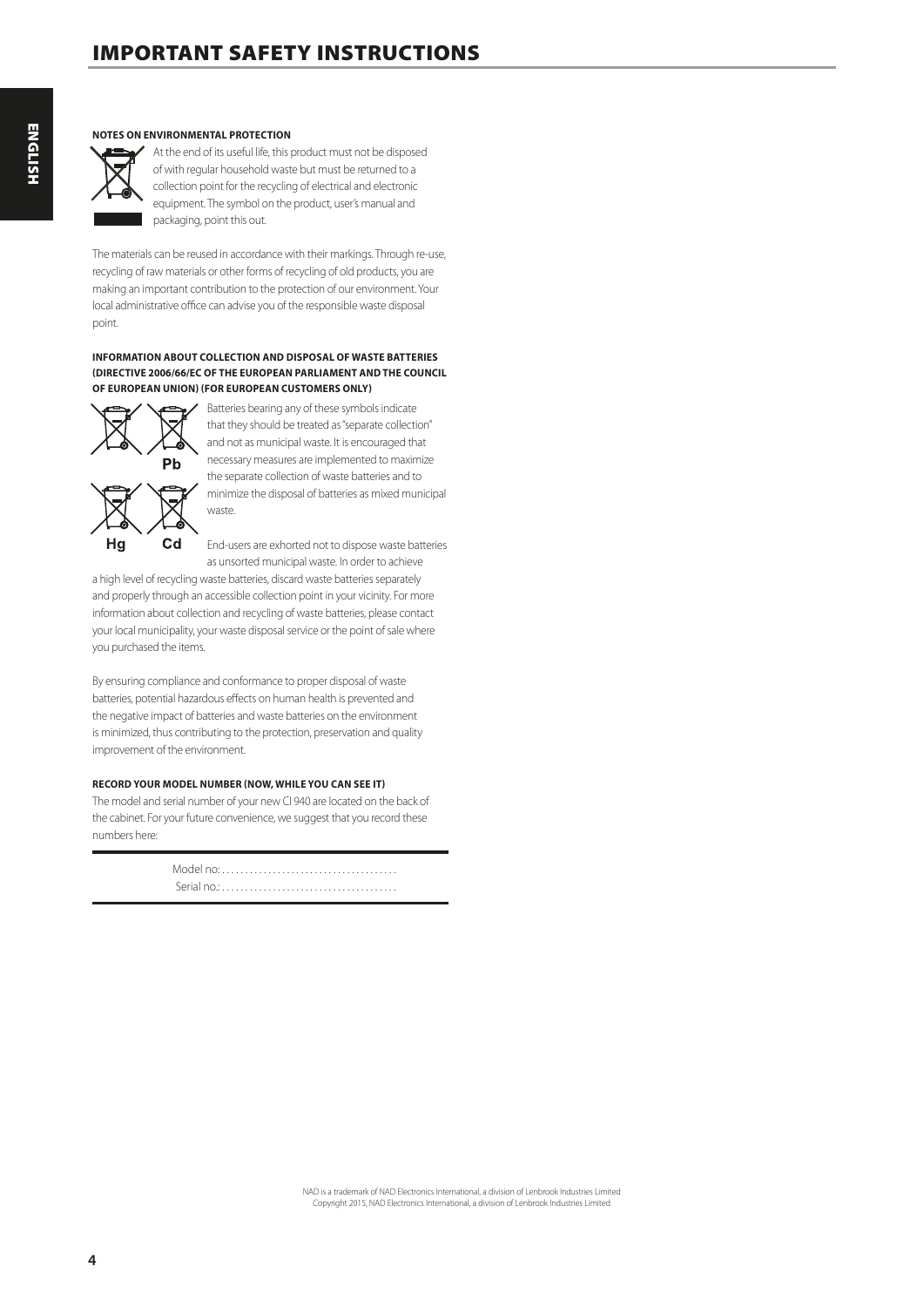# INTRODUCTION

## **GETTING STARTED**

#### QUICK START

Refer to the supplied CI 940 Quick Setup Guide for basic instructions in setting up your new NAD CI 940. The following important notes must also be observed when setting up your CI 940.

#### **IMPORTANT SETUP NOTES**

- **·** Before setting up or making connections, ensure that the CI 940 and other devices to be connected to CI 940 are unplugged or powered down.
- **·** Connect the speaker cables to the supplied speaker connectors by following the corresponding ZONE 1 (and/or ZONE 2) speaker terminal connections (R+/-, L+/-) as reflected in the CI 940 rear panel.
- **·** Bare wire or loose strands from the speaker cables must not touch the rear panel or other speaker terminals.
- **·** After installing the speaker cables to the supplied speaker connectors, plug in the speaker connector to ZONE 1 (and/or ZONE 2) speaker terminal of CI 940.
- **·** Connect corresponding end of the mains power cord to the AC mains input of CI 940 and the plug connected to a mains power source.
- **·** Set the POWER switch at the rear panel to "ON" setting. The Standby LED indicator will illuminate amber. Press the STANDBY button to turn ON the CI 940. The Standby LED indicator will turn from amber to blue.

#### SAVE THE PACKAGING

Please save the box and all of the packaging in which your CI 940 arrived. Should you move or otherwise need to transport your CI 940, this is by far the safest container in which to do so. We've seen too many otherwise perfect components damaged in transit for lack of a proper shipping carton, so please: Save that box!

### NOTES ON INSTALLATION

- **·** Place your NAD CI 940 on a firm, level surface.
- **·** Avoid placing the unit in direct sunlight or near sources of heat and damp.
- **·** Do not place the unit on a soft surface like a carpet.
- **·** Do not place the CI 940 in an enclosed position such as a bookcase or cabinet that may impede the air-flow through the ventilation slots. Allow adequate ventilation.
- **·** Make sure the unit is switched off before making any connections.
- **·** The RCA sockets on your NAD CI 940 are color coded for convenience. Red and white are Right and Left audio respectively. Use high quality leads and sockets for optimum performance and reliability.
- **·** Ensure that leads and sockets are not damaged in any way and all sockets are firmly pushed home.
- **·** Should water get into your NAD CI 940, shut off the power to the unit and remove the plug from the AC socket. Have the unit inspected by a qualified service technician before attempting to use it again.
- **·** Use a dry soft cloth to clean the unit. If necessary, lightly dampen the cloth with soapy water. Do not use solutions containing benzol or other volatile agents.

#### **DO NOT REMOVE THE COVER; THERE ARE NO USER-SERVICEABLE PARTS INSIDE.**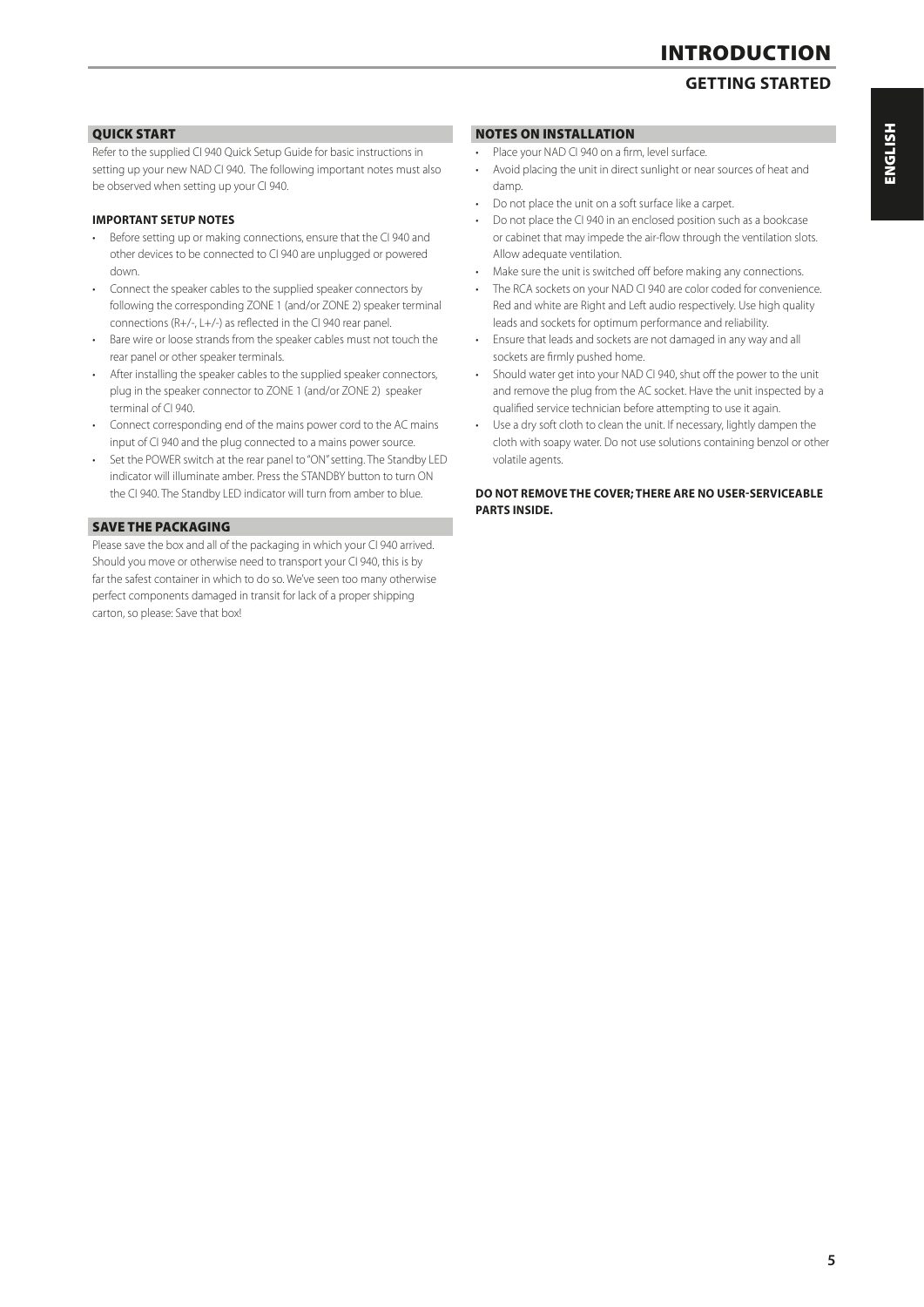# IDENTIFICATION OF CONTROLS

## **FRONT PANEL**



### **1 STANDBY BUTTON**

- **·** Press this button to switch ON the CI 940. The Standby LED indicator will turn from amber to blue.
- **·** Pressing the Standby button again turns the unit back to standby mode.

#### **IMPORTANT NOTICE**

*The rear panel POWER switch must be in the ON position for the Standby button to activate.*

#### **2 STANDBY LED**

- **·** This indicator will light up amber when the CI 940 is in standby mode. When the CI 940 is powered up from standby mode, this indicator will illuminate blue.
- **·** At auto sense mode, this indicator will stay blue for about 10 minutes after any active input signal is shut down and then eventually turns amber at standby mode.

#### **3 ZONE 1, ZONE 2**

- **·** Both indicators will light up blue whenever there is an active input signal or source connected at either ZONE 1 or ZONE 2 INPUT terminals.
- **·** These indicators will extinguish (no light) in the absence of active input signal or source connected at both ZONE 1 and ZONE 2 INPUT terminals.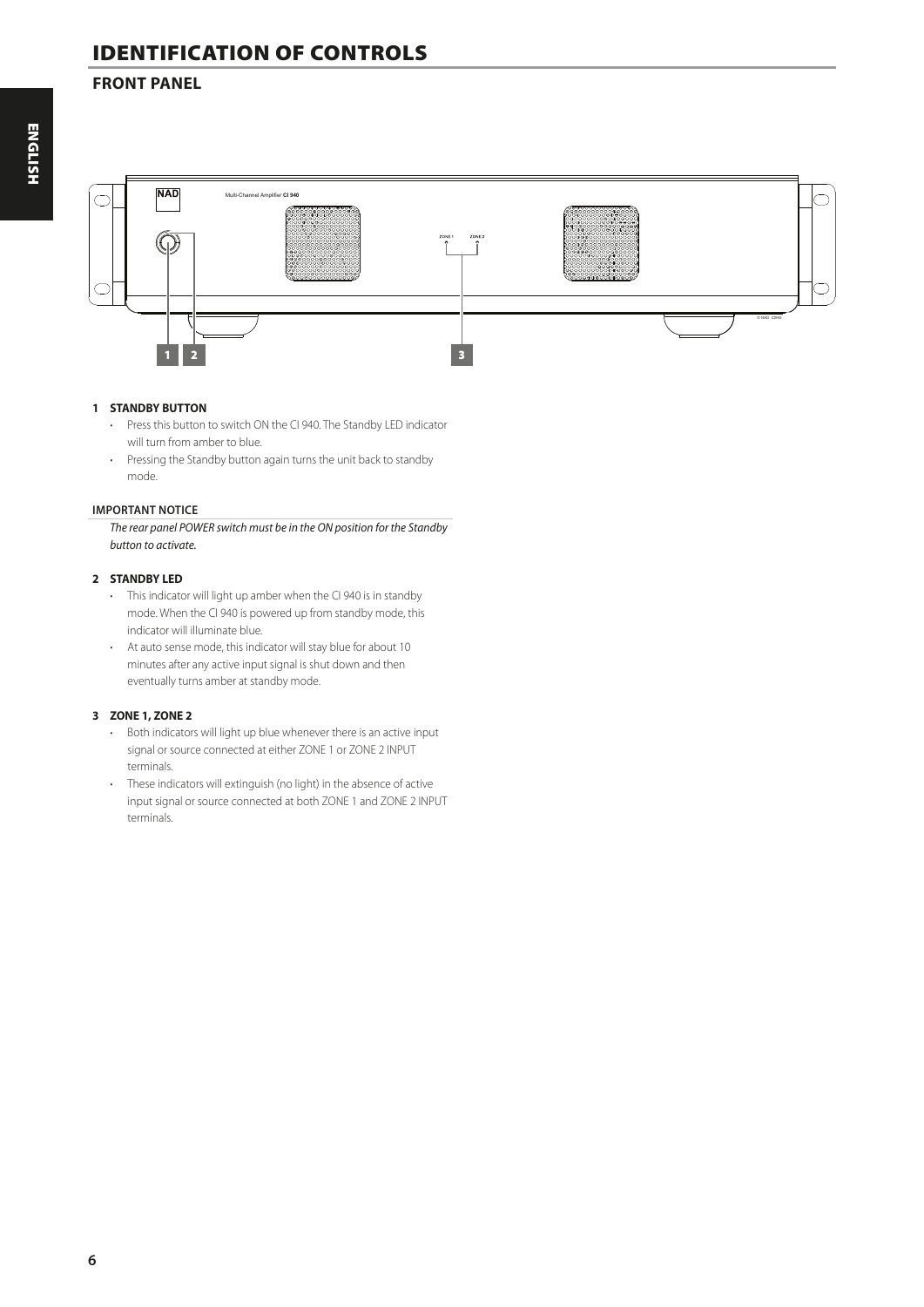### **REAR PANEL**



#### **ATTENTION!**

*Please make sure that the CI 940 is powered OFF or unplugged before making any connections. It is also advisable to power-down or unplug all associated components while making or breaking any signal or AC power connections.*

#### **1 ZONE 2 (INPUT/OUTPUT)**

- **·** These INPUT/OUTPUT terminals are dedicated only for ZONE 2 SPEAKERS and corresponding STEREO and BRIDGE mode settings.
- **·** Always turn OFF the CI 940 and other components in the system before connecting or disconnecting anything to the INPUT/OUTPUT terminals.
- **·** Connect the output from a pre-amplifier or processor, such as a surround-sound decoder, to the INPUT terminals. Use a twin RCAto-RCA lead to connect the left and right "Audio Output" of the preamplifier or processor to these INPUT terminals.
- **·** The OUTPUT terminal is a line level "loop through" output. The same level of input signal at the INPUT terminals is available at the OUTPUT terminals thereby allowing the same signal to be shared or passed on to another amplifier.

#### **2 ZONE 1 (INPUT/OUTPUT)**

**·** Same description as item 1 above (ZONE 2 – INPUT/OUTPUT) except that these terminals are dedicated only for ZONE 1 SPEAKERS and corresponding STEREO and BRIDGE mode settings.

#### **3 ZONE 2 SPEAKERS**

- **·** Connect the speaker cables to the supplied speaker connector with reference to ZONE 2's speaker terminal markings in the rear panel.
- **·** In STEREO mode, ensure that ZONE 2 "R+" is connected to the "+" terminal of your right speaker and the ZONE 2 "R-" is connected to the speaker's "-" terminal. Connect the ZONE 2 terminals marked "L+" and "L-" to the left speaker in the same way.

| <b>STEREO MODE</b><br><b>SPEAKER CONNECTION</b> | <b>ZONE 2 "R"</b><br><b>TERMINAL</b> |    | <b>ZONE 2 "L"</b><br><b>TERMINAL</b> |   |  |
|-------------------------------------------------|--------------------------------------|----|--------------------------------------|---|--|
|                                                 | $R+$                                 | R- | $+$                                  |   |  |
| Left speaker terminals                          |                                      |    |                                      | - |  |
| Right speaker terminals                         | $^+$                                 |    |                                      |   |  |

**·** In Bridge Mode, connect the single speaker to the terminals marked ZONE 2 "R  $+$ " and ZONE 2 "L  $+$ " ensuring that "L  $+$ " is connected to the speaker's "+" terminal and "R+" connected to the speaker's "-" terminal.

| <b>BRIDGE MODE</b><br><b>SPEAKER CONNECTION</b> | <b>ZONE 2 "R"</b><br><b>TERMINAL</b> |    | <b>ZONE 2 "L"</b><br><b>TERMINAL</b> |     |
|-------------------------------------------------|--------------------------------------|----|--------------------------------------|-----|
|                                                 | $R+$                                 | R- | $+$                                  | ۔ ا |
| Speaker terminals                               | -                                    |    | $\overline{+}$                       |     |

#### **BRIDGE MODE**

ZONE 2 can be configured to be MONO (Bridge mode), more than doubling its output power. This way, ZONE 2 can be used as part of a high power stereo or home-theatre system by connecting additional power amplifiers. In this mode, the amplifier section will react as though the speaker impedance has been halved.

In Bridged mode, ZONE 2 will produce approximately 70W into an 8 ohm loudspeaker. Low impedance speakers (under 8 ohms) are not recommended when using Bridge mode as these may cause the amplifier's thermal cut-out to operate if played at high levels.

#### **4 ZONE 2 SELECTOR SWITCH**

- **·** This selector switch is dedicated only to Zone 2.
- **·** Depending upon the speaker setup connection, slide selector switch to either STEREO or BRIDGE as applicable.
- **·** Refer to item 3 above (ZONE 2) for corresponding speaker connections at STEREO or BRIDGE mode.

#### **5 ZONE 1 SELECTOR SWITCH**

**·** Same description as item 4 above (ZONE 2 SELECTOR SWITCH) except that this selector switch is dedicated only to ZONE 1.

#### **6 ZONE 1 SPEAKERS**

**·** Same description as item 3 above (ZONE 2 SPEAKERS) except that this is dedicated only to ZONE 1 speakers.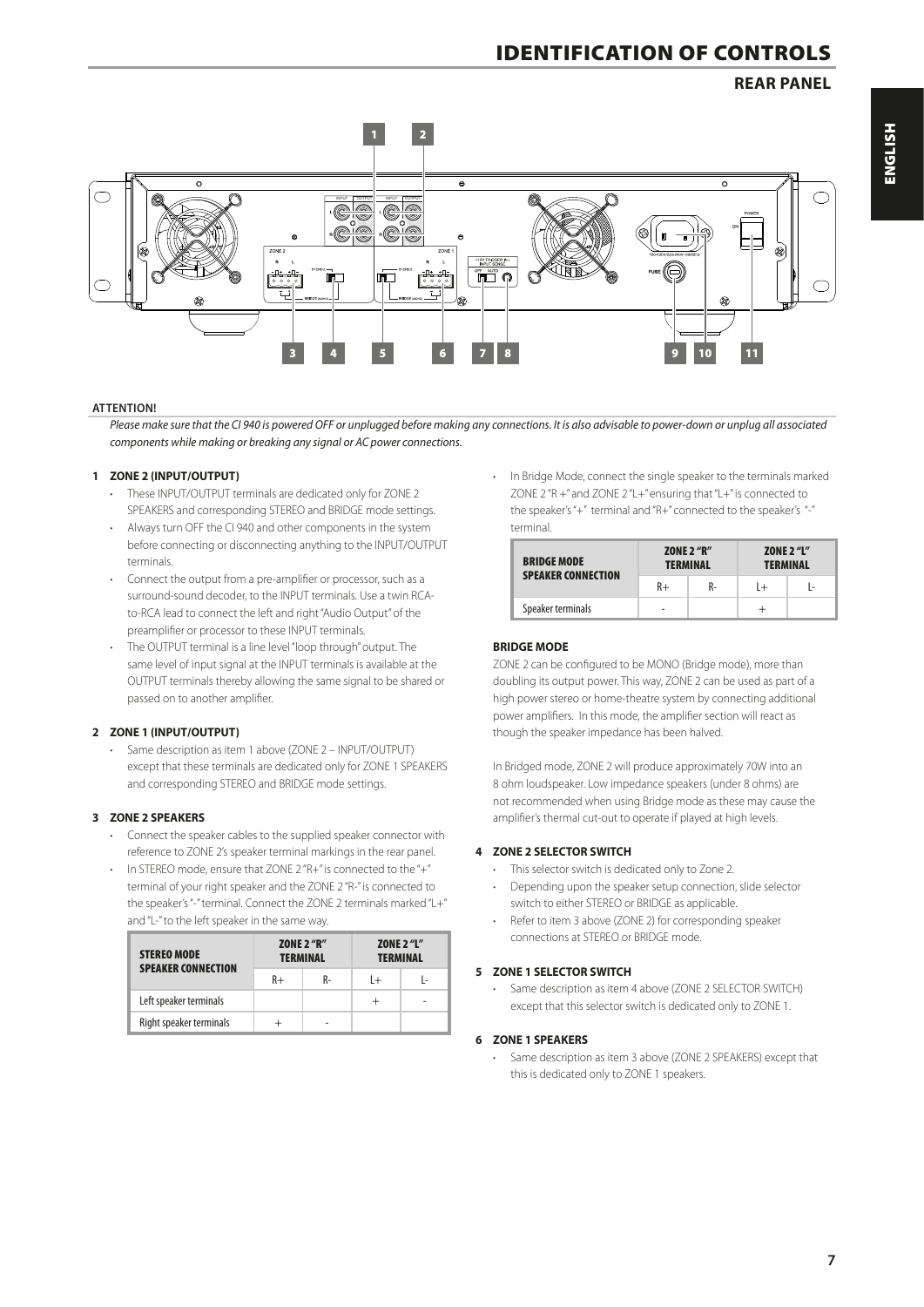### **REAR PANEL**

#### **7 +12V TRIGGER IN/INPUT SENSE - OFF/AUTO**

- **·** This dual function switch alternates between sensing a +12V input as applied through the +12V TRIGGER IN jack or sensing any active input signal applied at ZONE 1 INPUT or ZONE 2 INPUT terminals.
- **·** At AUTO setting and with the +12V trigger input of the CI 940 connected to the DC output jack of a compatible auxiliary component, the CI 940 can be switched remotely from standby mode to operating mode and vice-versa. Use a 3.5mm mini-jack to pass +12V from the auxiliary equipment into the CI 940.
- **·** If there is no 3.5mm mini-jack inserted at the +12V TRIGGER IN jack and with the switch still at AUTO setting, the CI 940 will instantaneously turn to operating mode from standby mode if it senses any input signal (approximately above 20mV RMS input) applied through ZONE 1 INPUT or ZONE 2 INPUT sockets.
- **·** In the absence of a +12V trigger input or any input signal at ZONE 1 INPUT or ZONE 2 INPUT sockets and with OFF/AUTO switch set to AUTO, the CI 940 will switch automatically to standby mode. Slide the OFF/AUTO switch to OFF setting for the CI 940 to be normally switched ON (or back to standby mode) using the front panel STANDBY button.
- **·** Refer also to the section below about "AUTOMATED TURN-ON LOGIC (ATO LOGIC)".

#### **IMPORTANT NOTICE**

*With the rear panel POWER switch at ON position and the OFF/AUTO switch at AUTO setting, the CI 940 cannot be switched ON using the front panel STANDBY button. Slide the OFF/AUTO switch to OFF setting for the CI 940 to be normally switched ON (or back to standby mode) using the front panel STANDBY button.*

#### **NOTES**

- *· Switch the rear panel POWER switch to ON position in order to make use of the +12V TRIGGER IN or INPUT SENSE AUTO feature as well as the front panel STANDBY button.*
- *· It will take about 10 minutes for the CI 940 to go to standby mode when the input signal source is turned OFF.*

#### **8 +12V TRIGGER INPUT**

- **·** The +12V TRIGGER input allows the CI 940 to be switched remotely from standby mode to operating mode and vice-versa by ancillary equipments such as a preamplifier, AV processor, etc. The controlling device must be equipped with a 12V trigger output to use this feature.
- **·** Refer also to the item above about "+12V TRIGGER IN/INPUT SENSE  $OEF/Al$  IT $O''$

#### **9 FUSE HOLDER**

- **·** In the unlikely event a fuse may need to be replaced, unplug the AC cord from the wall. Then, remove all connections from the amplifier. Use a flathead screw driver or similar to open the fuse holder via the slot indicated. With the screw driver in place, push and turn counterclockwise to open the fuse holder.
- **·** Only replace the fuse with the same type, size, and specification - T6.3AL 250V.

#### **IMPORTANT NOTICE**

*Do not use any substitute fuses of different types or with different ratings or values. Failure to observe this precaution may cause damage to the amplifier circuits and may create a fire hazard and/or defeat the safety built into the amplifier and may void the warranty.*

#### **10 AC MAINS INPUT**

- **·** The CI 940 comes supplied with a separate AC Mains cable.
- **·** Before connecting the plug to the mains power source, ensure that it is firmly connected to the CI 940's AC Mains input socket first.
- **·** Always disconnect the mains power plug from the mains power source first, before disconnecting the cable from the CI 940's AC Mains input socket.

#### **11 POWER SWITCH**

- **·** The POWER switch supplies the master AC mains power for the CI 940.
- **·** When the POWER switch is set to ON position and with +12V TRIGGER IN/INPUT SENSE set to OFF, the CI 940 goes to standby mode as indicated by the amber status of the Standby LED. Press the front panel Standby button to switch ON the CI 940 from standby mode.
- **·** If you intend not to use the CI 940 for long periods of time (such as when on vacation), switch off the POWER switch.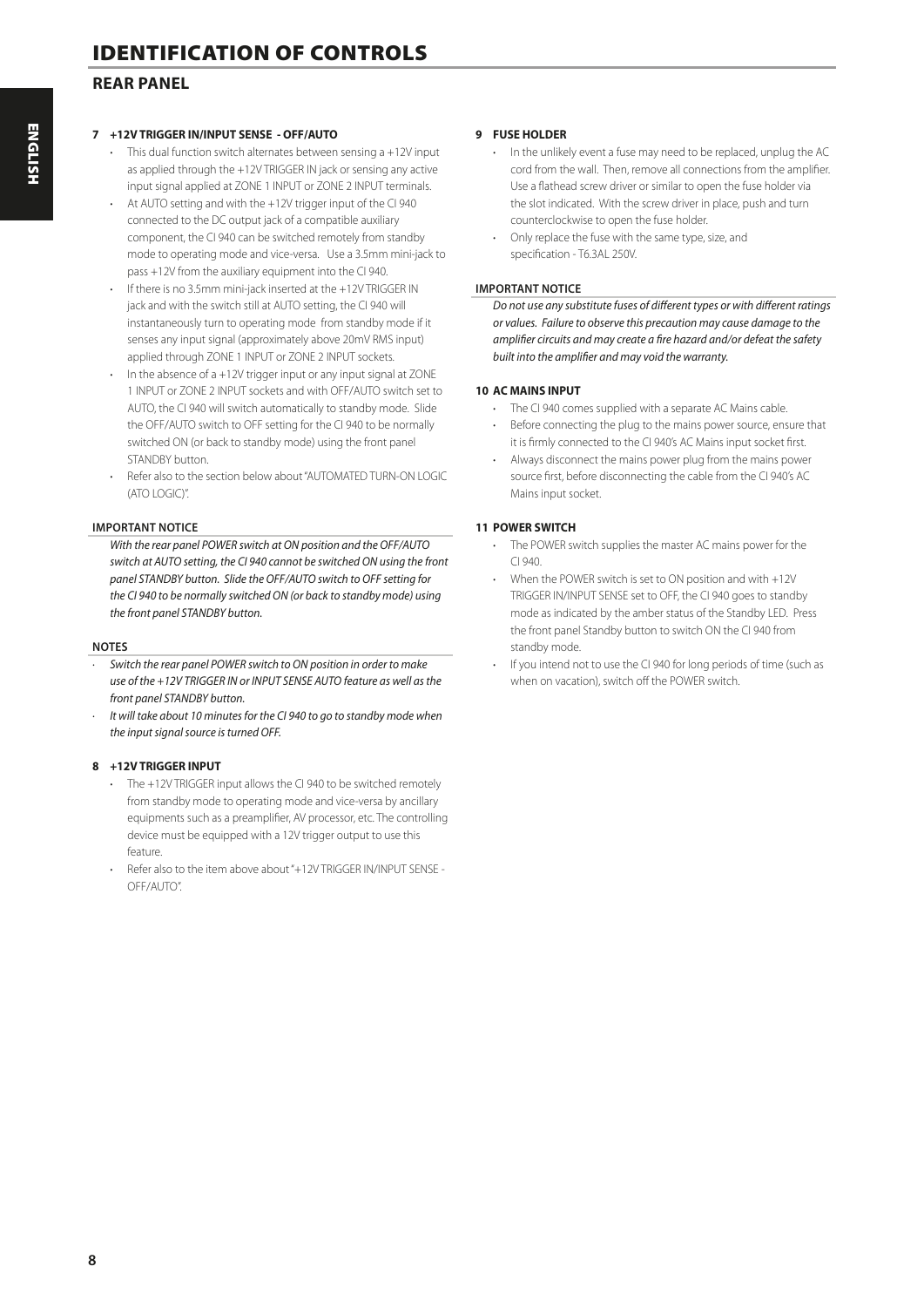### **REAR PANEL**

### AUTOMATED TURN-ON LOGIC (ATO LOGIC)

The CI 940 may be turned ON in three discrete ways for complete system flexibility - from the front panel standby button, the 12V-TRIGGER circuit or by the input signal-sensing circuit. The ON/OFF power control is managed by the Automated Turn-On logic or ATO Logic circuit that requires the

CI 940 to be switched back to standby mode in the same manner it was activated. In other words, if the CI 940 is switched ON via a +12V-control signal, it cannot be switched to standby mode via the front panel STANDBY button, it must wait for removal of the +12V-control signal. In practice, you probably would use only one of the methods once your CI 940 is installed.

| <b>CONDITION</b>                               | <b>STANDBY BUTTON</b>          |                            | +12V TRIGGER IN<br>(using 3.5mm mini-jack plug) |              | <b>INPUT SENSE</b>      |                          | <b>CI 940 STATUS</b> |                     |
|------------------------------------------------|--------------------------------|----------------------------|-------------------------------------------------|--------------|-------------------------|--------------------------|----------------------|---------------------|
|                                                | Press to enter<br>Standby mode | Press to turn<br><b>ON</b> | $+12V$                                          | 0V           | Input sense<br>$>20$ mV | Input sense<br>$<$ 20 mV | Operating<br>mode    | <b>Standby mode</b> |
|                                                | $\checkmark$                   |                            |                                                 |              |                         |                          |                      | $\checkmark$        |
|                                                |                                | $\checkmark$               |                                                 |              |                         |                          | $\checkmark$         |                     |
| POWER switch: ON                               |                                |                            | $\checkmark$                                    |              |                         |                          |                      | $\checkmark$        |
| $+12V$ TRIGGER IN/                             |                                |                            |                                                 | $\checkmark$ |                         |                          |                      | $\checkmark$        |
| <b>INPUT SENSE: OFF</b>                        |                                |                            |                                                 |              |                         |                          |                      | $\checkmark$        |
|                                                |                                |                            |                                                 |              | $\checkmark$            |                          |                      | $\checkmark$        |
|                                                |                                |                            |                                                 |              |                         | $\checkmark$             |                      | $\checkmark$        |
|                                                | $\checkmark$                   |                            |                                                 |              |                         |                          |                      | $\checkmark$        |
|                                                |                                | $\checkmark$               |                                                 |              |                         |                          |                      | ✓                   |
| POWER switch: ON                               |                                |                            | $\checkmark$                                    |              |                         |                          | $\checkmark$         |                     |
| $+12V$ TRIGGER IN/<br><b>INPUT SENSE: AUTO</b> |                                |                            |                                                 | $\checkmark$ |                         |                          |                      | $\checkmark$        |
|                                                |                                |                            |                                                 |              |                         |                          |                      | $\checkmark$        |
|                                                |                                |                            |                                                 |              | $\checkmark$            |                          | $\checkmark$         |                     |
|                                                |                                |                            |                                                 |              |                         | ✓                        |                      | $\checkmark$        |

#### **NOTE**

*If the +12V TRIGGER IN/INPUT SENSE switch is set to OFF, the presence or absence of +12V trigger input or any input signal at the ZONE 1 INPUT or ZONE 2 INPUT terminals will not have any effect on the CI 940, effectively defeating both features.*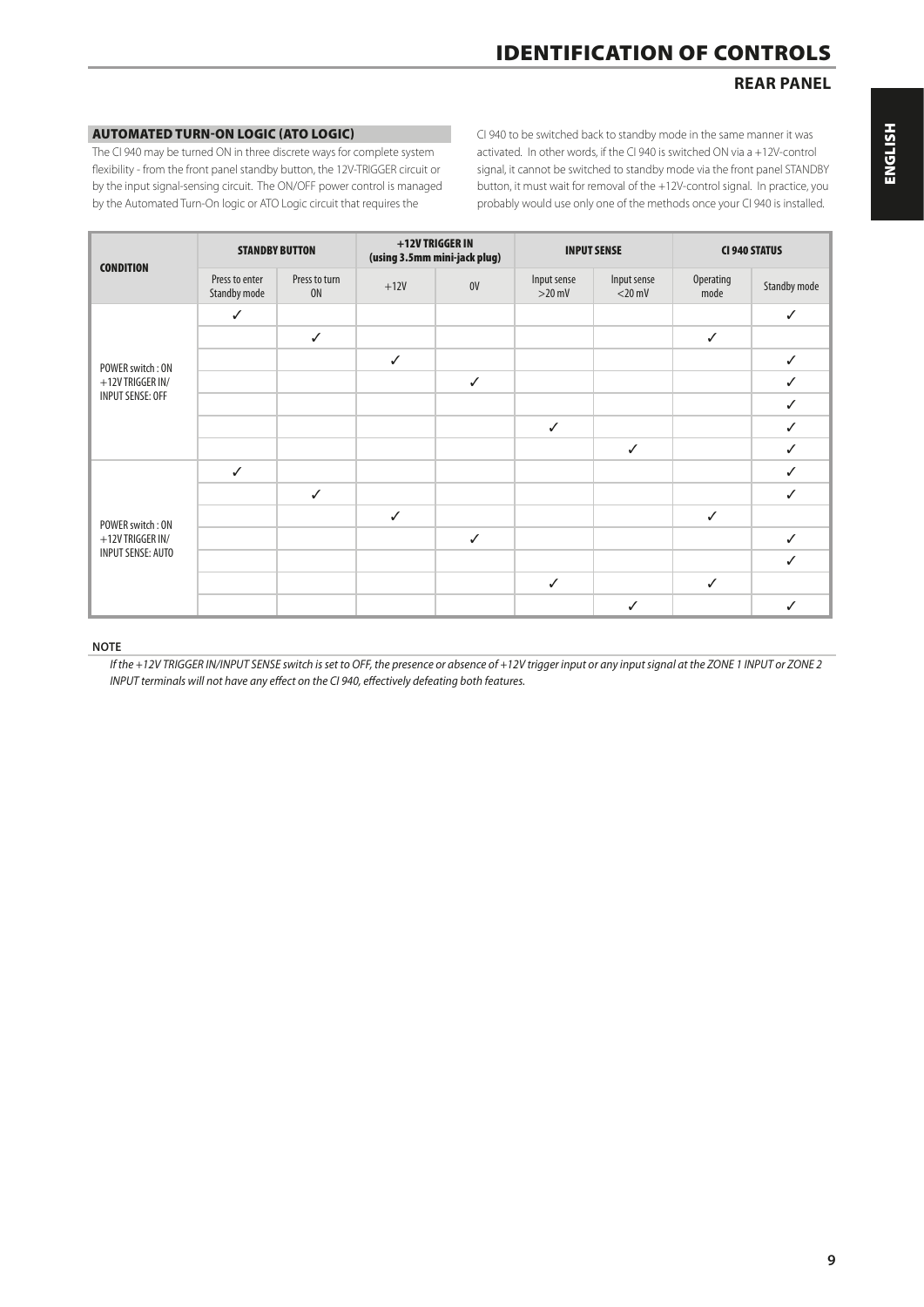# REFERENCE

# **TROUBLESHOOTING**

| <b>CONDITION</b>                                                                                 | <b>POSSIBLE CAUSES</b>                                                                      | <b>POSSIBLE SOLUTIONS</b>                                                                                                      |
|--------------------------------------------------------------------------------------------------|---------------------------------------------------------------------------------------------|--------------------------------------------------------------------------------------------------------------------------------|
| No power.                                                                                        | • The power cord is disconnected.                                                           | • Plug the power cord into the wall outlet<br>securely.                                                                        |
|                                                                                                  | • CI 940 at standby mode.                                                                   | • Press the front panel STANDBY button to<br>switch ON the CI 940. (+12V TRIGGER IN/INPUT<br>SENSE switch set to OFF position) |
|                                                                                                  | • Rear panel POWER switch not at ON setting.                                                | • Set the rear panel POWER switch to ON<br>setting.                                                                            |
| CI 940 always at standby mode; cannot be<br>switched ON using the front panel STANDBY<br>button. | • +12V TRIGGER IN/INPUT SENSE switch set to<br>"AUTO" position.                             | · Slide the +12V TRIGGER IN/INPUT SENSE<br>switch to "OFF" position.                                                           |
|                                                                                                  | • The CI 940 is not powered OFF using the front<br>panel STANDBY button.                    | • Power ON the CI 940 in the same manner it<br>was deactivated.                                                                |
| No sound.                                                                                        | • Power AC lead unplugged or power not<br>switched ON                                       | • Check if AC lead is plugged-in and POWER<br>switched ON (along with the corresponding<br>ATO logic configuration).           |
|                                                                                                  | • No input signal applied through the rear panel<br>ZONE 1 INPUT or ZONE 2 INPUT terminals. | • Check that there is active input signal applied<br>through the rear panel ZONE 1 INPUT or ZONE<br>2 INPLIT terminals         |
| No sound one channel.                                                                            | · Speaker not properly connected or damaged.                                                | • Check connections and speakers.                                                                                              |
|                                                                                                  | · Input lead disconnected or damaged.                                                       | • Check leads and connections.                                                                                                 |
| Weak bass/diffused stereo image.                                                                 | • Speakers wired out of phase.                                                              | • Check connections to all speakers in the<br>system.                                                                          |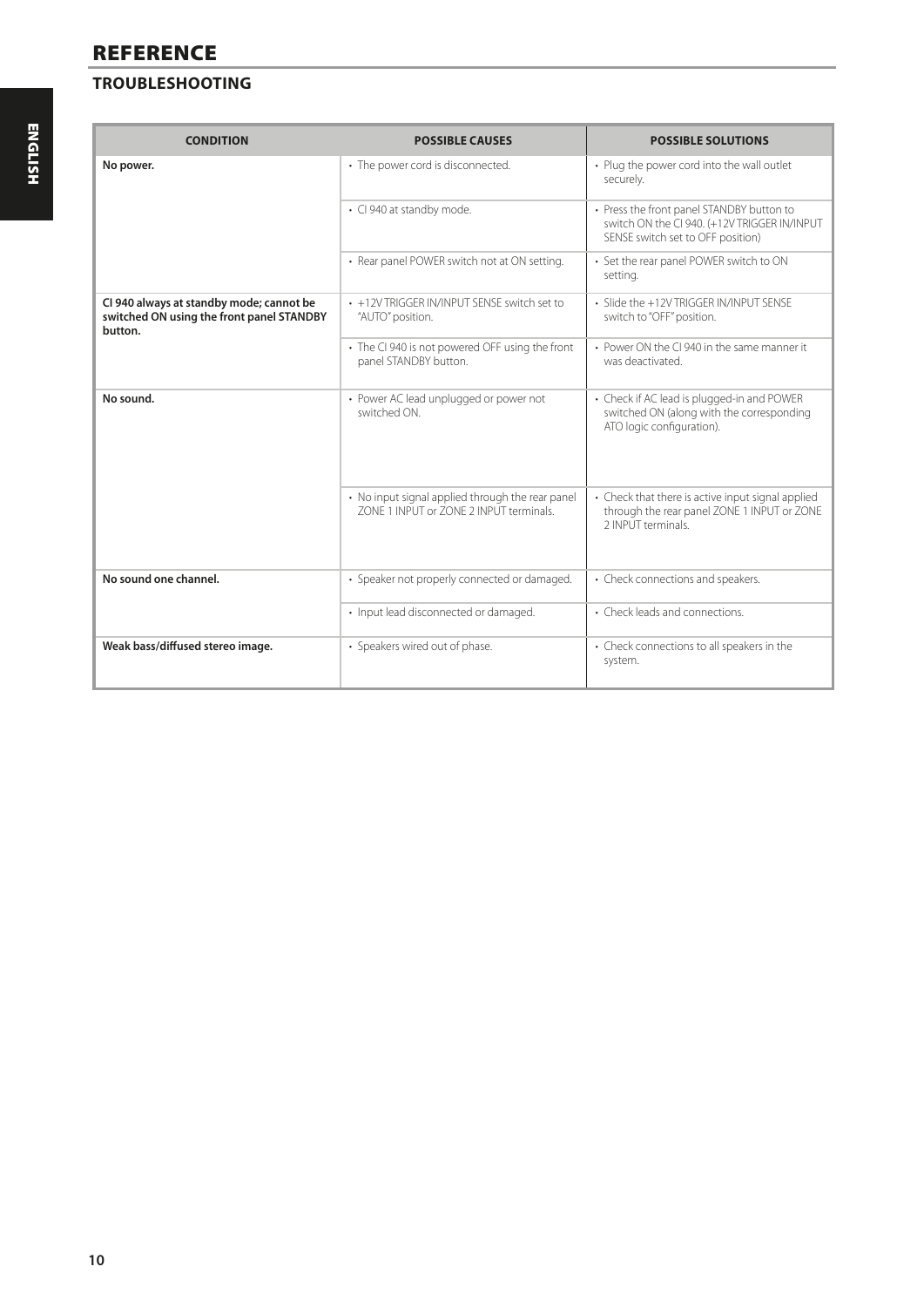# **REFERENCE**

## **SPECIFICATIONS**

| <b>OVERALL SPECIFICATIONS</b>                                            |                                          |
|--------------------------------------------------------------------------|------------------------------------------|
| Continuous output power into 8 ohms and 4 ohms<br>(both channels driven) | >35 W (ref. rated THD, 20 Hz - 20 kHz)   |
| Continuous output power into 8 ohms (Mono, Bridge mode)                  | >70 W (ref. 20 Hz - 20 kHz, <0.02 % THD) |
| Rated THD (250 mW to rated power, CCIF IMD, DIM 100)                     | <0.03 % (ref. 20 Hz - 20 kHz)            |
| <b>IHF dynamic power</b>                                                 | 55 W (8 ohms)                            |
|                                                                          | 85 W (4 ohms)                            |
|                                                                          | 95 W (2 ohms)                            |
| Damping factor                                                           | >180 (ref. 8 ohms, 50 Hz and 1 kHz)      |
| Input sensitivity                                                        | 270 mV (ref. rated power)                |
| Voltage gain                                                             | 35 dB                                    |
| Frequency response                                                       | $\pm$ 0.2 dB (ref. 20 Hz - 20 kHz)       |
|                                                                          | - 3 dB at 3Hz and 100 kHz                |
| Signal-to-noise ratio, A-weighted                                        | $>95$ dB (ref. 1 W)                      |
|                                                                          | $>$ 110 dB (ref. 35 W)                   |
| Minimum input signal to trigger auto sense mode                          | $>20$ mV                                 |
| Time to go to standby mode at no input signal (auto sense mode)          | 10 minutes                               |
| Rated power                                                              | 270W                                     |
| Standby power                                                            | $<$ 0.5 W                                |

| <b>DIMENSION AND WEIGHT</b>            |                                                                |
|----------------------------------------|----------------------------------------------------------------|
| Unit dimension $(W \times H \times D)$ | 483 x 105 x 323 mm                                             |
|                                        | 19 $\frac{1}{16}$ x 4 $\frac{3}{16}$ x 12 $\frac{3}{4}$ inches |
| Shipping weight                        | 8.4 kg (18.5 lbs)                                              |

NAD SHALL NOT BE HELD LIABLE FOR ANY TECHNICAL OR USER INTERFACE DISCREPANCIES IN THIS MANUAL. THE CI 940 OWNER'S MANUAL MAY BE SUBJECT TO CHANGE WITHOUT PRIOR NOTICE. CHECK OUT<br>WWW.NADELECTRONICS.COM FOR THE LATEST VERSIO